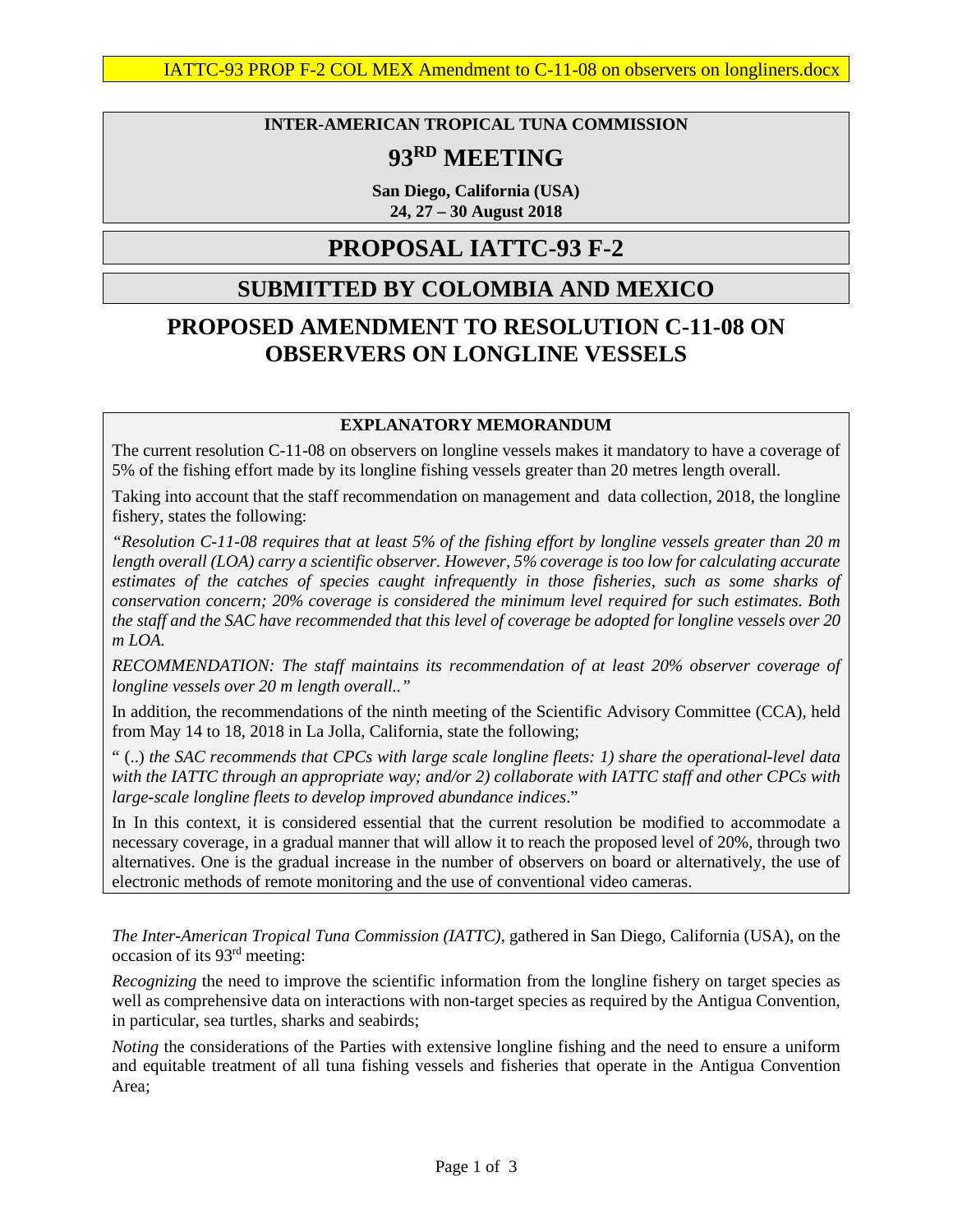*Noting* that large purse-seine vessels operating in the Antigua Convention Area have been operating for many years and comply with carrying 100% scientific observers aboard, in accordance with the Agreement on the International Dolphin Conservation Program;

*Taking into account* and reaffirming the recommendation by the Ninth Meeting of the Commission's Scientific Advisory Committee that within a period of no more than five years, the coverage by observers on longline fishing vessels greater than 20 metres length overall be increased until the scientifically adequate coverage of 20% is reached,

### *Agrees that:*

- 1. A gradual increase in observer coverage will be implemented in order to ensure a 20% coverage and for this:
- 2. Each Member and Cooperating non-Member (CPC) shall ensure a gradual increase in the coverage by scientific observers on longline fishing vessels greater than 20 meters length overall so that:
	- a. from 1 January 2020, coverage shall be at least 10%.
	- b. from 1 January 2022, coverage shall be at least 15%.
	- c. from 1 January 2024, coverage shall be at least 20%.
	- d. Or alternatively, starting in 2020, the coverage will be gradually incremented in the same percentages using electronic methods of remote monitoring and the additional use of conventional video cameras to carry out the controls provided in this Resoluttion and, through the electronic monitoring option, achieve that the country be enabled to control in a timely manner and from land the management of fishing on board of its vessels;
- 3. The main task of the on-board observers or the remote electronic monitoring systems shall be to record catches of target species, species composition by species, as well as any interactions with non-target species, such as sea turtles, seabirds and sharks and, where appropriate, the precise and timely application of mitigation measures agreed by the Commission
- 4. When the results of the remote electronic monitoring program are communicated, the margin of error inherent in the technical specifications of the system will also be reported, which will not exceed a range of  $+/- 5\%$
- 5. With this information the State / CPC authorities will provide a report of the vessel having made the catches, including the following documents: a) Technical report of the remote monitoring system used, b) General information on: date, place (length and latitude), species, statistical information on size distribution, average size and weight, size. The effort shall be determined by the number of fishing days, type of catch, discards, among others.
- 6. Each CPC shall ensure that the coverage by observers and/or remote electronic systems be representative of the activities of its fleet and shall report to the IATTC staff the duration of the fishing operations.
- 7. The aforementioned video recordings shall also be available for analysis by the IATTC and each CPC shall adopt the necessary measures to avoid any substitution, editing or manipulation.
- 8. Each CPC shall update the list of its vessels, indicating specifically which vessels are active, and of them the percentage of on-board observers and / or remote monitoring systems, in addition to the inactive, and/or sunk vessels.
- 9. The Director, in cooperation with theScientific Staff and the Scientific Advisory Committee, shall review the reporting format detailing the required data to be collected directly by scientific observers or through remote electronic monitoring systems on longline vessels and will communicate it to the Commission.
- 10. Scientific observers shall submit to the authorities of their flag CPC a report on these observations at the latest 30 days after the end of each fishing trip.